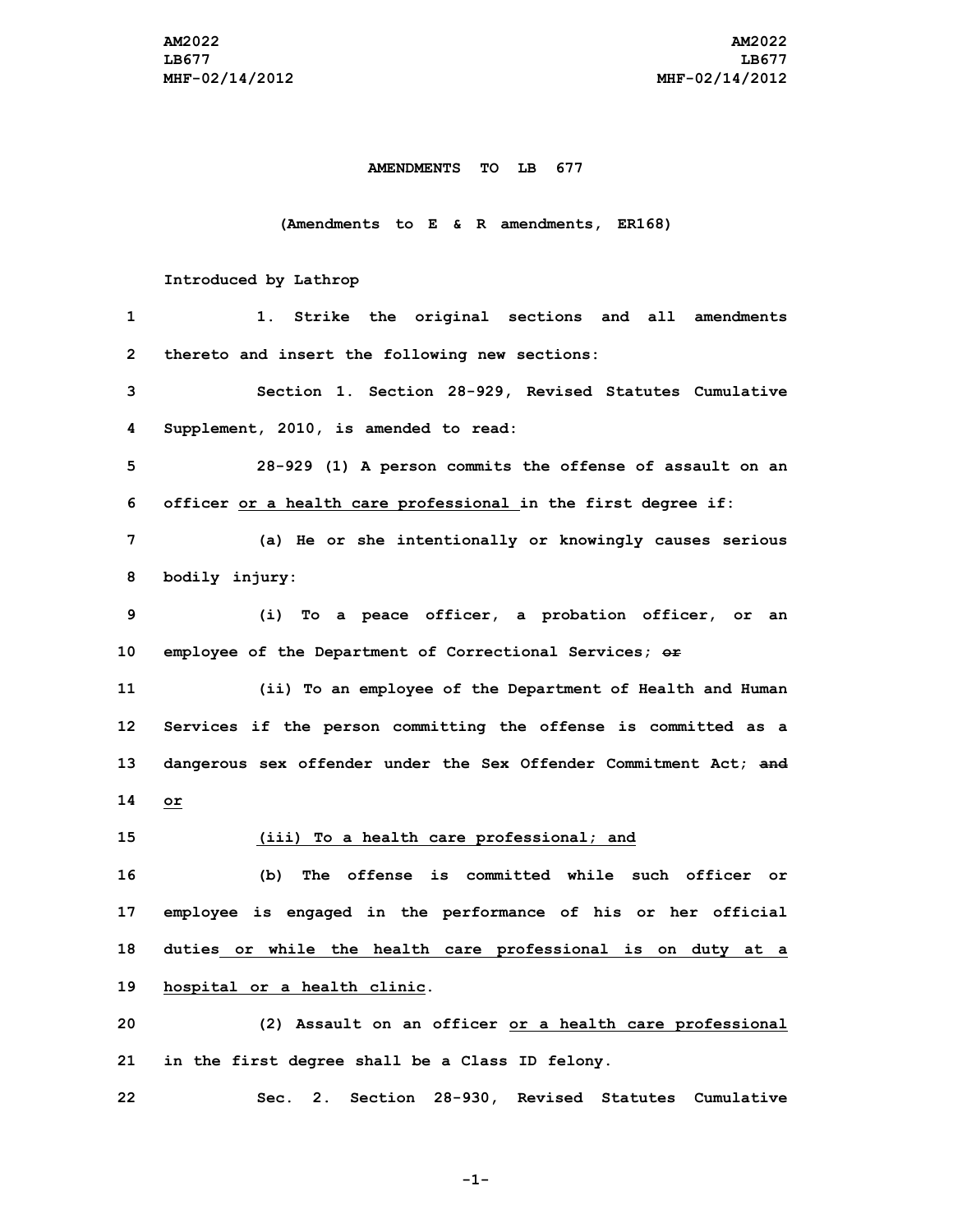**Supplement, 2010, is amended to read: 28-930 (1) <sup>A</sup> person commits the offense of assault on an officer or <sup>a</sup> health care professional in the second degree if: (a) He or she: (i) Intentionally or knowingly causes bodily injury with <sup>a</sup> dangerous instrument: (A) To <sup>a</sup> peace officer, <sup>a</sup> probation officer, or an employee of the Department of Correctional Services; or (B) To an employee of the Department of Health and Human Services if the person committing the offense is committed as <sup>a</sup> dangerous sex offender under the Sex Offender Commitment Act; or (C) To <sup>a</sup> health care professional while the health care professional is on duty at <sup>a</sup> hospital or <sup>a</sup> health clinic; or (ii) Recklessly causes bodily injury with <sup>a</sup> dangerous instrument: (A) To <sup>a</sup> peace officer, <sup>a</sup> probation officer, or an employee of the Department of Correctional Services; or (B) To an employee of the Department of Health and Human Services if the person committing the offense is committed as <sup>a</sup> dangerous sex offender under the Sex Offender Commitment Act; and 21 or (C) To <sup>a</sup> health care professional; and (b) The offense is committed while such officer or employee is engaged in the performance of his or her official duties or while the health care professional is on duty at <sup>a</sup> hospital or <sup>a</sup> health clinic. (2) Assault on an officer or <sup>a</sup> health care professional**

**-2-**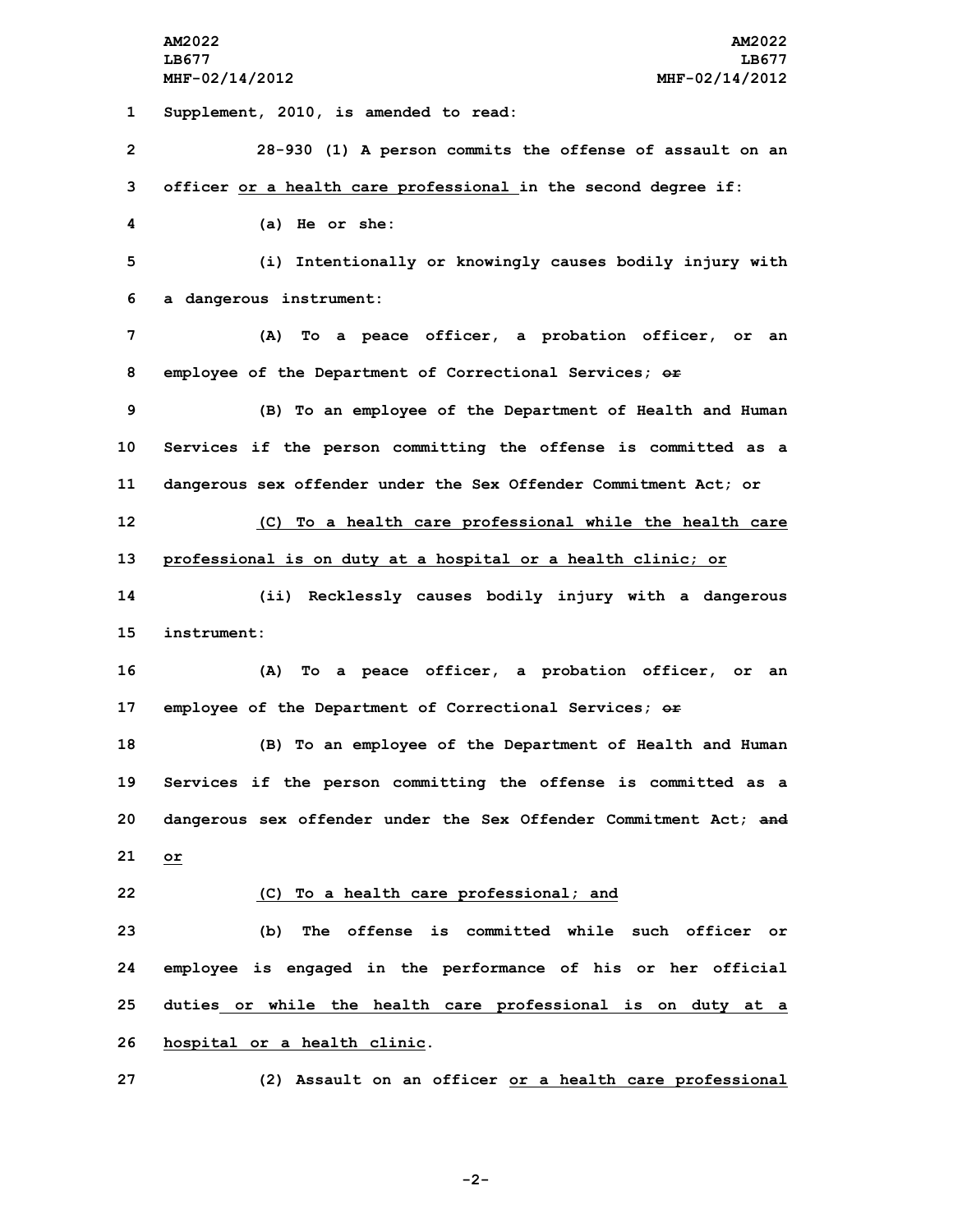**AM2022 AM2022 LB677 LB677 MHF-02/14/2012 MHF-02/14/2012 in the second degree shall be <sup>a</sup> Class II felony. Sec. 3. Section 28-931, Revised Statutes Cumulative Supplement, 2010, is amended to read: 28-931 (1) <sup>A</sup> person commits the offense of assault on an officer or <sup>a</sup> health care professional in the third degree if: (a) He or she intentionally, knowingly, or recklessly causes bodily injury: (i) To <sup>a</sup> peace officer, <sup>a</sup> probation officer, or an employee of the Department of Correctional Services; or (ii) To an employee of the Department of Health and Human Services if the person committing the offense is committed as <sup>a</sup> dangerous sex offender under the Sex Offender Commitment Act; and 13 or (iii) To <sup>a</sup> health care professional; and (b) The offense is committed while such officer or employee is engaged in the performance of his or her official duties or while the health care professional is on duty at <sup>a</sup> hospital or <sup>a</sup> health clinic. (2) Assault on an officer or <sup>a</sup> health care professional in the third degree shall be <sup>a</sup> Class IIIA felony. Sec. 4. For purposes of sections 28-929, 28-930, and 28-931 and section 5 of this act: (1) Health care professional means <sup>a</sup> physician or other health care practitioner who is licensed, certified, or registered to perform specified health services consistent with state law who practices at <sup>a</sup> hospital or <sup>a</sup> health clinic; (2) Health clinic has the definition found in section**

**-3-**